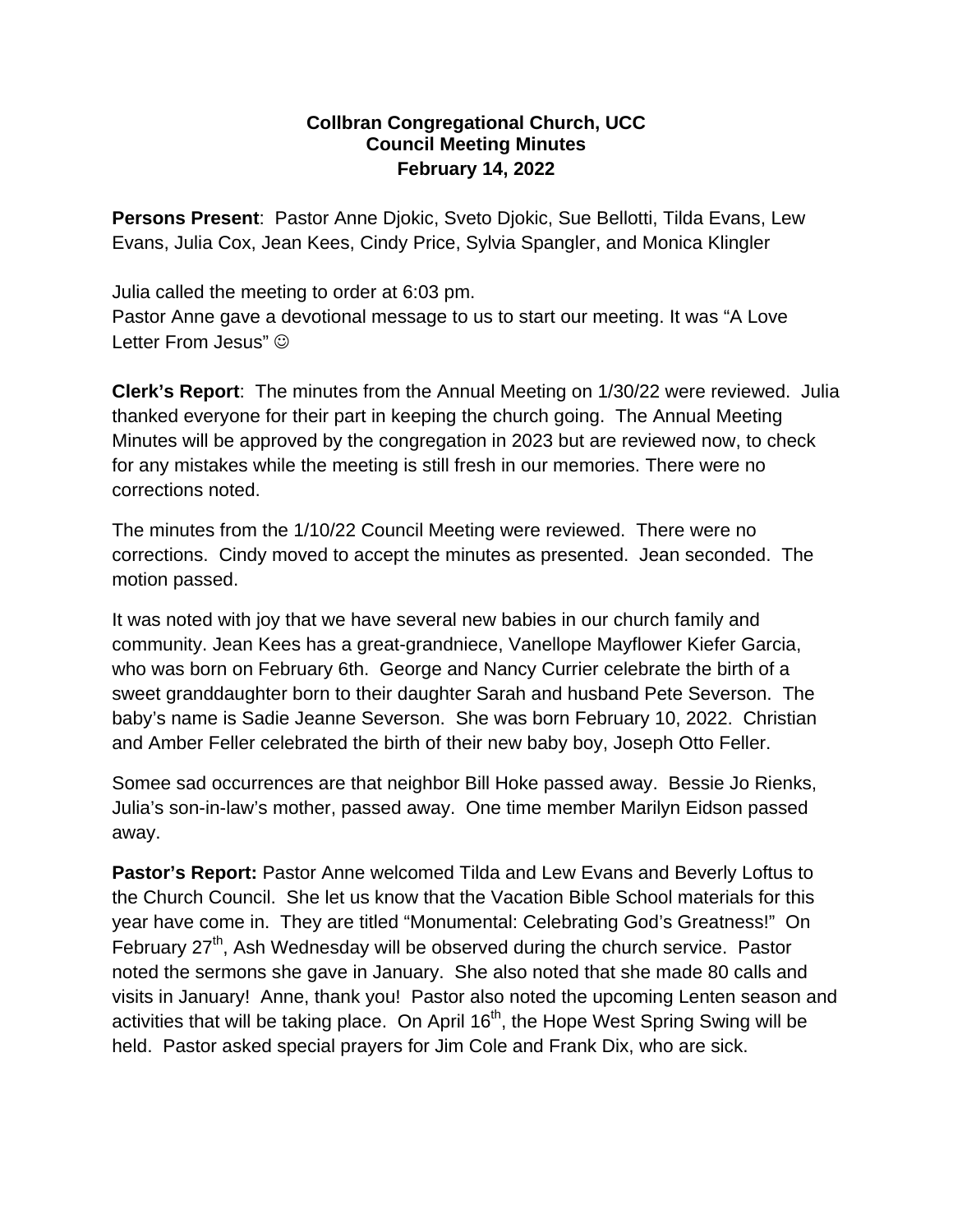Pastor handed out a list for the Stewards, detailing when envelopes and flyers should be put in the bulletins, for special collections. There are 5 that Anne would like to highlight. Everyone thanked Anne for her special care of the church and the people.

**Treasurer's Report:** Sue gave the Treasurer's report. The total income for January was \$4711.68 and the expenses were \$4922.48- we were only \$210.80 in the hole. A little bit of money had to be pulled from savings. Sue reviewed the profit and loss, line by line, for January. Sue noted that worker's comp. is \$34/month, for our volunteers. We need to show that these folks have their own insurance. This is something that the Trustees will work on. Sue described some information that she received from McDonough Law, in reference to a Living Trust from Anne Anderson's estate. It is going through settlement and of any remaining money, 5% will be given to the church. Sue also noted that we received a \$250 donation from the 4H for their building use. Sveto showed everyone a wheelchair that he purchased from Mountain Aire. They gave the church the wheelchair, at cost. It was \$125 as opposed to \$235. Sveto had spoken with Susie Bevan and she suggested that Sveto speak with Mountain Aire So, thanks to Susie for the help with finding a wheelchair and thanks to Mountain Aire for their generousity! Sue noted that electric rates will be going up from Grand Valley Power.

**Stewardship:** Cyndi Leinberger and Cindy Price have been working on a Stewardship letter. Sveto asked how we could improve giving. He has given some ideas. He reviewed our list of members and friends. He pulled names that are no longer in the area. The list needs to be updated. He handed out a draft letter for review. There were a few suggestions. This letter will be sent out in March, to be ahead of tax season. Sue and Sveto will work on the wording. Tilda asked if the folks who use the church get a Stewardship letter. They all give us generous donations so we typically don't give them a letter.

**Moderator's Report**: Julia gave the Moderator's Report. We need to approve our committees. They are: Safety Committee- Sveto Djokic, Mike Loftus, Lew Evans, and Miguel Yanez. PPR Committee- Past Moderator (Cindy Price), Past Past Moderator (Julia Cox), Pastor Anne, Council Representative (Sue Bellotti), and Pastor Representative (Becky Hittle). Memorial Committee- Cindy Price and Nancy Karlson. Sue moved to approve these three Committees, with the members noted. Lew seconded. The motion passed.

**Trustee's Report: -** Sue gave this report. 1) Becky Schowalter sent the church a letter, saying that she can no longer be the janitor. She will continue to help until a replacement is found. Tilda offered to take the janitorial position. The Trustees recommend that the Council accept Tilda's offer. Becky will help Tilda "learn the ropes".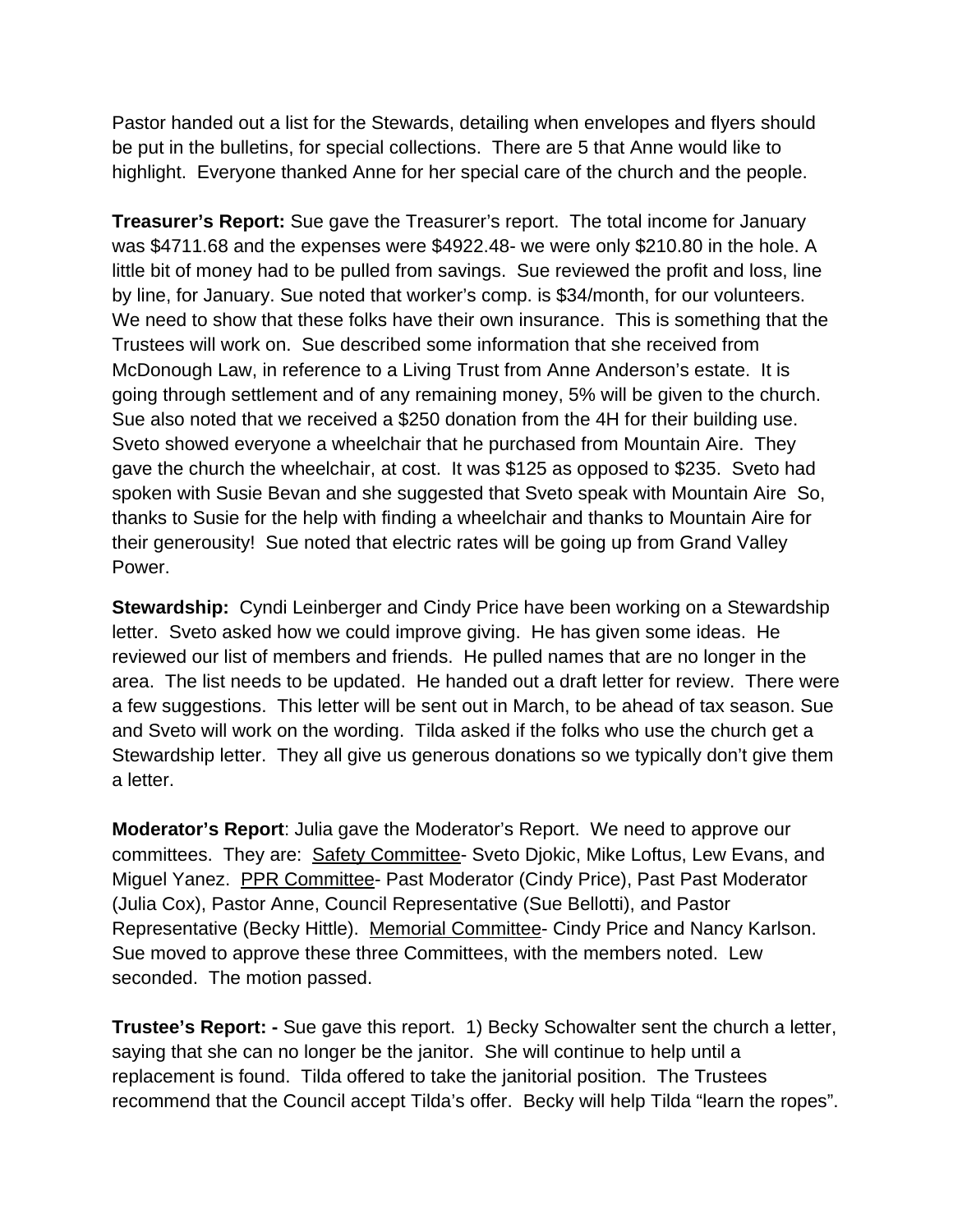Sylvia moved that we ask Tilda to be our janitor. Jean seconded. The motion passed. 2) A tenant/lease agreement will be initiated with Rachael Jennings and Lisa Click, for their dance/gymnastics and yoga classes at the church. Sue received proof of insurance from each. The Trustees will meet to complete a tenant agreement with these two ladies. 3) For the remodel, a final payment will be made after the contract is completed. The overflow room can now be offered for rent as a small meeting room. 4) Tilda noted that she and Beverly cleaned the top cupboards in the overflow room, for the Stewards. They caught the three blind mice! 5) Signatures are needed for access to the safe deposit box at the bank. This will be followed up with. 6) Sue filed the annual report with the National Office (Thank you Sue!) 7) Cindy Price sent a letter to the Rocky Mountain Conference regarding our bylaw changes. The specific bylaw was in reference to Article II for the dissolution of the church, in order to protect our church from being sold off. 8) Cindy Price will help provide information regarding rentals of equipment, as needed.

**Stewards Report**: Jean gave the Stewards report. She reviewed the duties performed each Sunday. January had 5 Sundays so the cash offering in the collection on the 5<sup>th</sup> Sunday goes to the stewards. Two new Stewards are here to help. Lew Evans and Bev Loftus are great assets! Jean noted the number of people in attendance at church over the past month. There were 17 people on January 2, 16 people on January 9, 18 people on January 16, 22 people on January 23, and 19 people on January 30.

**Christian Education:** The VBS curriculum is in. Rachael and Bereniece will be helpers and the Women's Fellowship will provide snacks. Bev Loftus will run the kitchen.

**Music**: Sue and Charli keep on keepin' on! Sue thanked Tilda for the music she puts on the screen with beautiful photos and art work.

**Women's Fellowship:** Sue said that Women's Fellowship will meet at 10 am on 2/15 to talk about the Sedar Supper, the Senior Tea, etc. The Lasagna supper will be on 3/18. Becky Hittle, her girls, and the White family will help. Tilda is preparing to label the Bibles that were sponsored.

**PPR Committee:** No report

**Memorial Committee:** No report